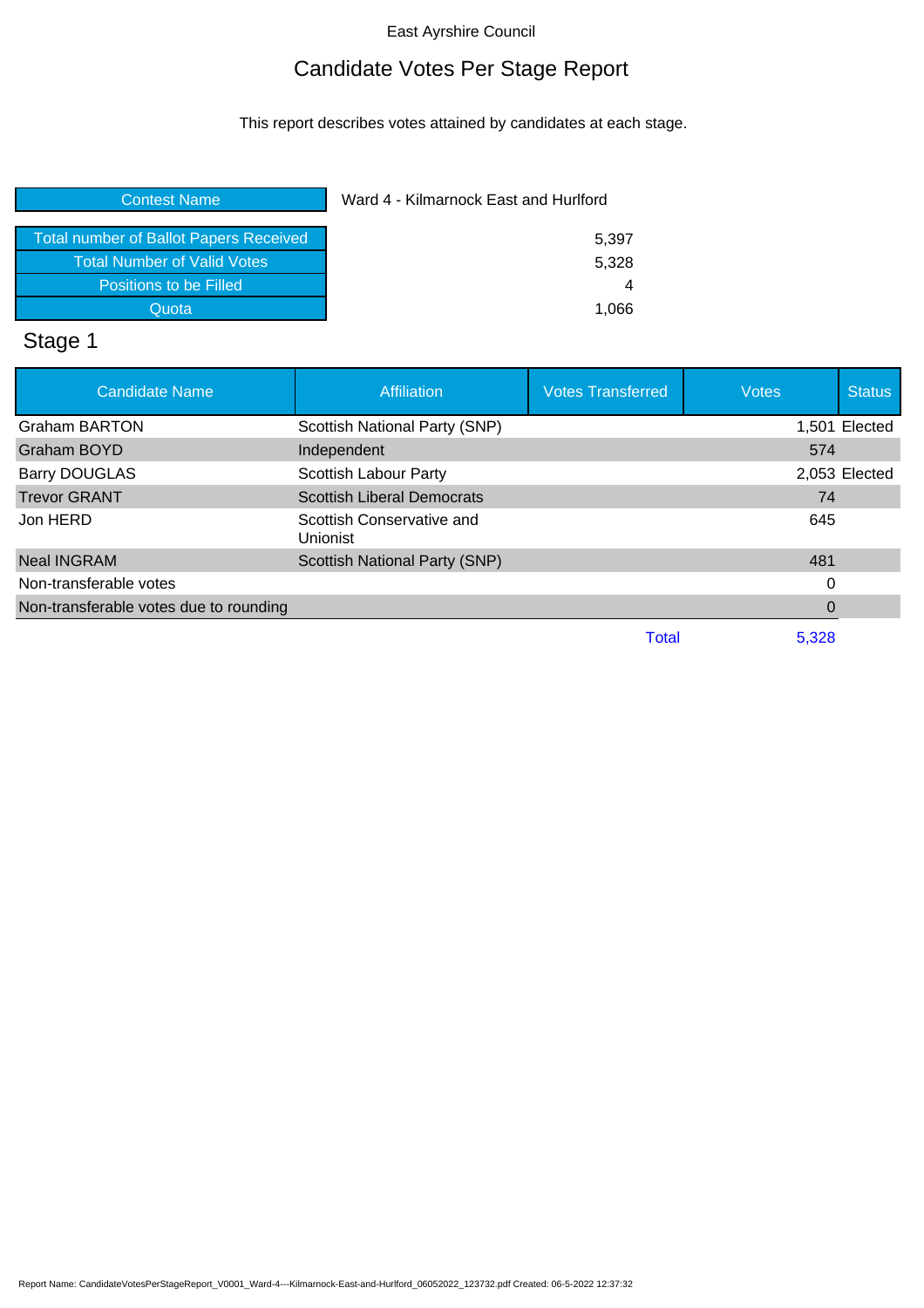#### Candidate Votes Per Stage Report

This report describes votes attained by candidates at each stage.

### Stage 2

### Surplus of Barry DOUGLAS 987.00000

Candidate Name **Affiliation** Affiliation **Votes Transferred** Votes Votes Status Graham BARTON Scottish National Party (SNP) 0.00000 1,501.00000 Graham BOYD **Independent** 202.87650 776.87650 Barry DOUGLAS Scottish Labour Party -987.00000 1,066.00000 Trevor GRANT Scottish Liberal Democrats 135.09075 209.09075 Jon HERD Scottish Conservative and Unionist 151.43625 796.43625 Neal INGRAM Scottish National Party (SNP) 135.09075 616.09075 Non-transferable votes 362.48550 362.48550 Non-transferable votes due to rounding 0.02025 0.02025 0.02025 Total 5,328.00000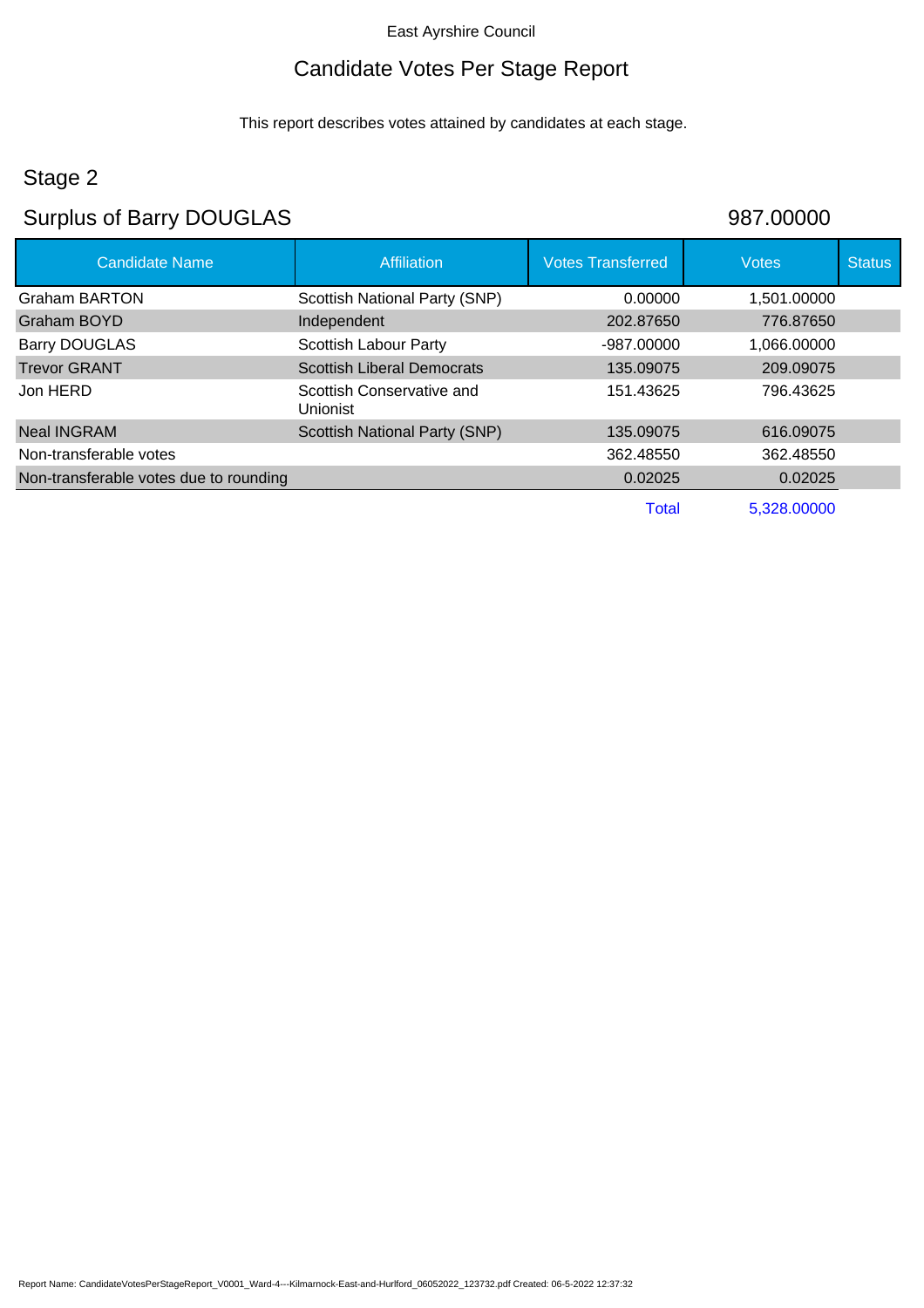# Candidate Votes Per Stage Report

This report describes votes attained by candidates at each stage.

# Stage 3

# Surplus of Graham BARTON 435.00000

| <b>Candidate Name</b>                  | <b>Affiliation</b>                           | <b>Votes Transferred</b> | <b>Votes</b> | <b>Status</b> |
|----------------------------------------|----------------------------------------------|--------------------------|--------------|---------------|
| Graham BARTON                          | Scottish National Party (SNP)                | -435.00000               | 1,066.00000  |               |
| Graham BOYD                            | Independent                                  | 22,89420                 | 799.77070    |               |
| <b>Barry DOUGLAS</b>                   | <b>Scottish Labour Party</b>                 | 0.00000                  | 1,066.00000  |               |
| <b>Trevor GRANT</b>                    | <b>Scottish Liberal Democrats</b>            | 8.98380                  | 218.07455    |               |
| Jon HERD                               | Scottish Conservative and<br><b>Unionist</b> | 1.73880                  | 798.17505    |               |
| <b>Neal INGRAM</b>                     | Scottish National Party (SNP)                | 367.46640                | 983.55715    |               |
| Non-transferable votes                 |                                              | 33.90660                 | 396.41235    |               |
| Non-transferable votes due to rounding |                                              | 0.01020                  | 0.01020      |               |
|                                        |                                              | <b>Total</b>             | 5,328.00000  |               |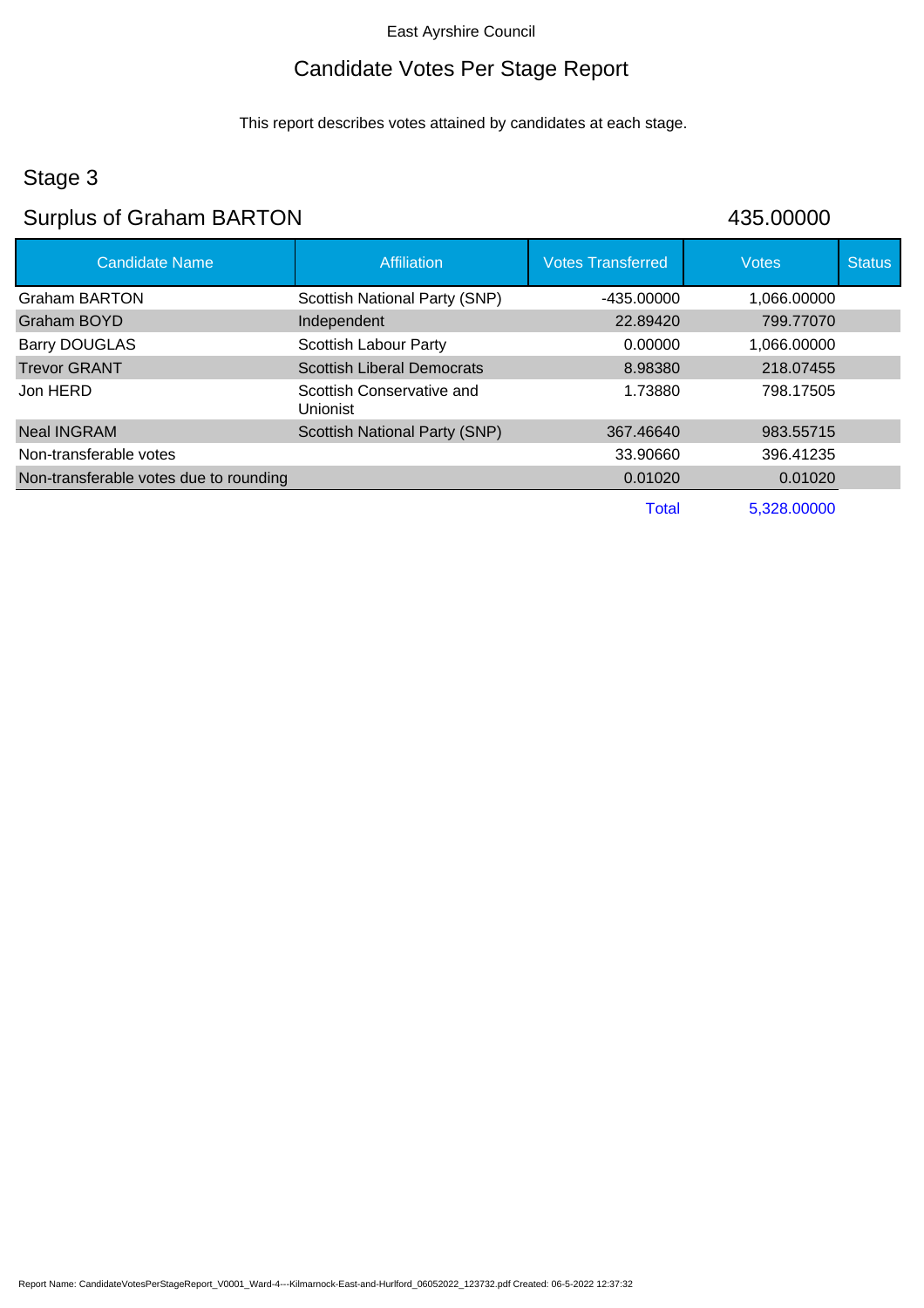# Candidate Votes Per Stage Report

This report describes votes attained by candidates at each stage.

# Stage 4

## Exclusion of Trevor GRANT 218.07455

| <b>Candidate Name</b>                  | <b>Affiliation</b>                    | <b>Votes Transferred</b> | <b>Votes</b> | <b>Status</b> |
|----------------------------------------|---------------------------------------|--------------------------|--------------|---------------|
| <b>Graham BARTON</b>                   | Scottish National Party (SNP)         | 0.00000                  | 1.066.00000  |               |
| Graham BOYD                            | Independent                           | 80.04170                 | 879.81240    |               |
| <b>Barry DOUGLAS</b>                   | <b>Scottish Labour Party</b>          | 0.00000                  | 1.066.00000  |               |
| <b>Trevor GRANT</b>                    | <b>Scottish Liberal Democrats</b>     | $-218.07455$             | 0.00000      |               |
| Jon HERD                               | Scottish Conservative and<br>Unionist | 55.94230                 | 854.11735    |               |
| <b>Neal INGRAM</b>                     | Scottish National Party (SNP)         | 17.34390                 | 1,000.90105  |               |
| Non-transferable votes                 |                                       | 64.74665                 | 461.16920    |               |
| Non-transferable votes due to rounding |                                       | 0.00000                  | 0.00000      |               |
|                                        |                                       | Total                    | 5,328.00000  |               |